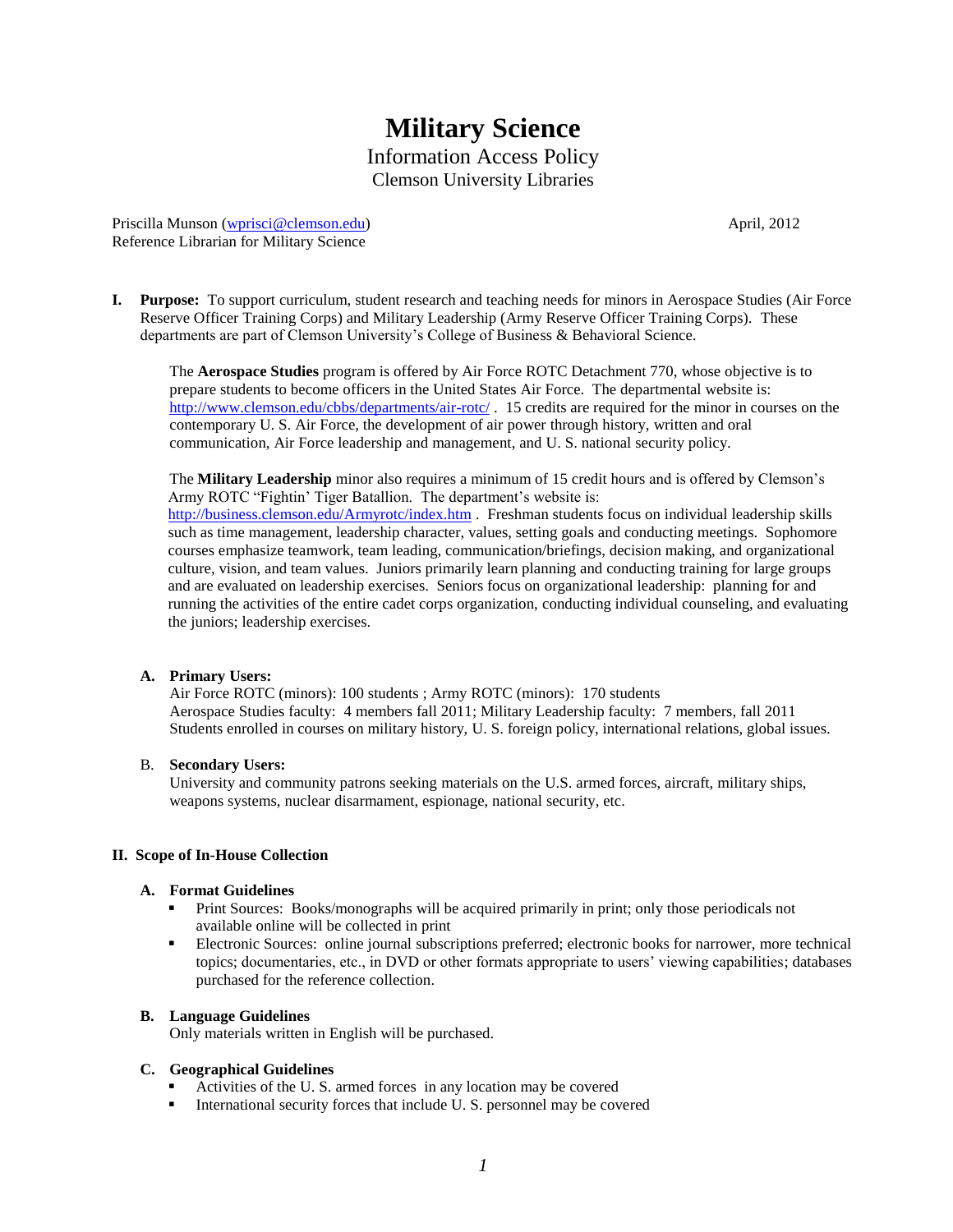#### **D. Chronological Guidelines**

Works on any era may be purchased.

#### **E. Publication Date Guidelines**

Only books published within the last three years will be selected routinely. New editions or translations of classics in military strategy will be considered individually.

#### **F. Special Types of Materials Included**

Online Indexes to Articles (databases purchased from electronic serial funds) *Air University Library's Index to Military Periodicals Military & Government Collection America: History & Life Business Source Premier 19th Century MasterFile New York Times* (Historical Newspaper Archive) *Washington Post* (Historical Newspaper Archive) *Times* (London)

Directories, Dictionaries, Encyclopedias, Handbooks: *Americans at War: Society, Culture, & the Homefront* (electronic book, 2005) *Dictionary of Battles & Sieges* D25 .J33 2007 *Encyclopedia of the American Armed Forces* UA23 .A875 2005 *Encyclopedia of the U. S. Army* UA25 .A94 2006 *Encyclopedia of the U. S. Air Force* UG633 .A94 2006 *International Encyclopedia of Military History* D25 .A2I58 2006 *Jane's All the World's Aircraft* Oversize TL501 .J32 (1909 to date) *Jane's Fighting Ships* Oversize VA40 .J34 (1905 to date)

#### Government Publications:

The Clemson University Library maintains an extensive collection of Federal Documents on the 3<sup>rd</sup> floor of Cooper Library. This collection has a special call numbering system, with these initial classifications: D101 -- Army; D201 -- Navy & Marine Corps; D301 -- Air Force.

#### **G. Types of Materials Excluded**

Textbooks: Books assigned as required texts for Clemson University classes will not be purchased intentionally. Other textbooks may be acquired when they support the curriculum.

#### **H. List of Core Journals/Magazines/Electronic Journals (current subscriptions only):**

All titles are online, except those followed by a call number:

- Air & Space Power Journal
	- o Air Force Magazine call number UG633 .A29f
- Airforce Magazine
- Army
- **•** Aviation History
- Civil Wars
- Defense Monitor
- Fortitudine: Bulletin of the Marine Corps Historical Program
- Infantry: A Professional Bulletin for the U.S. Army Infantryman
- $\bullet$  International Journal of Intelligence & Counterintelligence
- Joint Force Quarterly: JFQ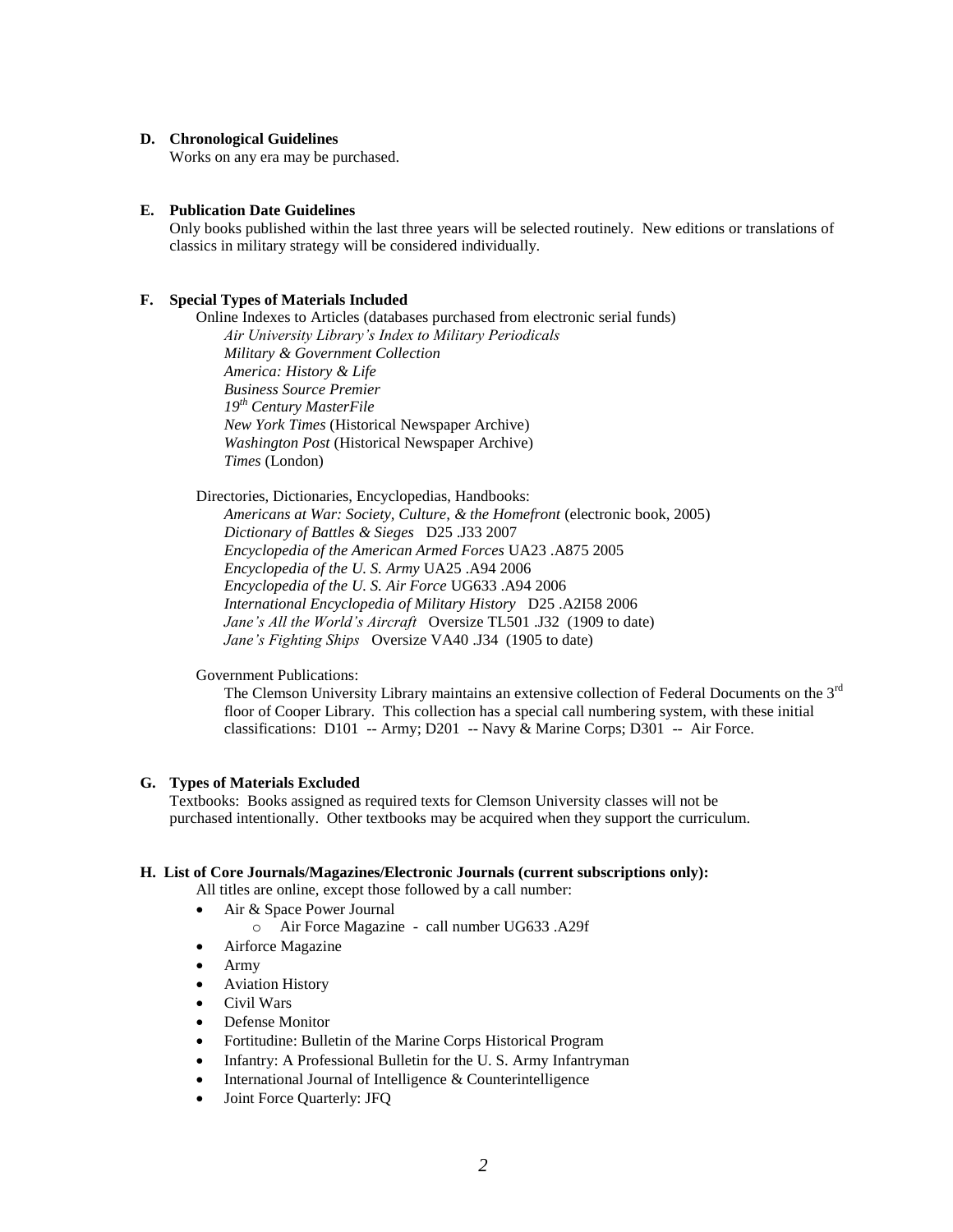- Journal of Military History
- Journal of Strategic Studies
	- o Leatherneck: The Magazine of the Marines call number D731 .L4
	- o Marine Corps Gazette VE23 .A1M37
- MHQ: the Quarterly Journal of Military History
- Military History
- Military Review
- Naval History
- Naval War College Review
- Parameters: the U. S. Army's Senior Professional Journal (www.carlisle.army.mil/USAWC/Parameters/)
- Sea Power
- Small Wars & Insurgencies
- Soldiers [\(www.army.mil/soldiers/archives/\)](http://www.army.mil/soldiers/archives/)
- Special Warfare
- Survival
- U. S. Naval Institute Proceedings
- War & Society
- War in History
- World War II

#### **III. Call Numbers, Primary Subject Classifications, and Collecting Levels:**

| Call Number Range     | Description                            | <b>Collecting Level</b>               |
|-----------------------|----------------------------------------|---------------------------------------|
| D <sub>25</sub> -27   | Military & Naval History               | Basic Information, Introductory       |
| D <sub>501</sub> -680 | World War I                            | Intermediate Instructional Support    |
| D 731-838             | World War II                           | <b>Advanced Instructional Support</b> |
| TL500-777             | Aeronautics/Aeronautical Engineering   | <b>Basic Instructional Support</b>    |
| U                     | Military Science (General)             | C C                                   |
| <b>UA</b>             | Armies: OrganizationMilitary Situation | $\subset$                             |
| <b>UB</b>             | Military Administration                | C C                                   |
| <b>UC</b>             | Maintenance & Transportation           | Basic Information, Introductory       |
| <b>UD</b>             | Infantry                               | <b>Basic Instructional Support</b>    |
| UE                    | Cavalry. Armor                         | $\epsilon$                            |
| UF                    | Artillery                              | C C                                   |
| <b>UG</b>             | Military Engineering. Air Forces       | C C                                   |
| <b>UH</b>             | Other services                         | Basic Information, Introductory       |
| V                     | Naval Science (all subclasses)         | Basic Information, Introductory       |
| <b>VE</b>             | <b>Marines</b>                         | $_{cc}$                               |

#### **IV. Access to Information Not On-Site**

- A. PASCAL Delivers & Interlibrary Loan: These services are freely available to Clemson University students, faculty, and staff. PASCAL permits patrons to order books from other academic libraries in South Carolina and receive them quickly via courier. Interlibrary Loan borrows books, articles, conference proceedings, media, microfilm, etc., that are not available in our library. Articles often arrive in electronic format.
- B. Commercial Document Suppliers **Ingenta** provides full-text online articles that the Clemson Libraries do not own. The Libraries pay for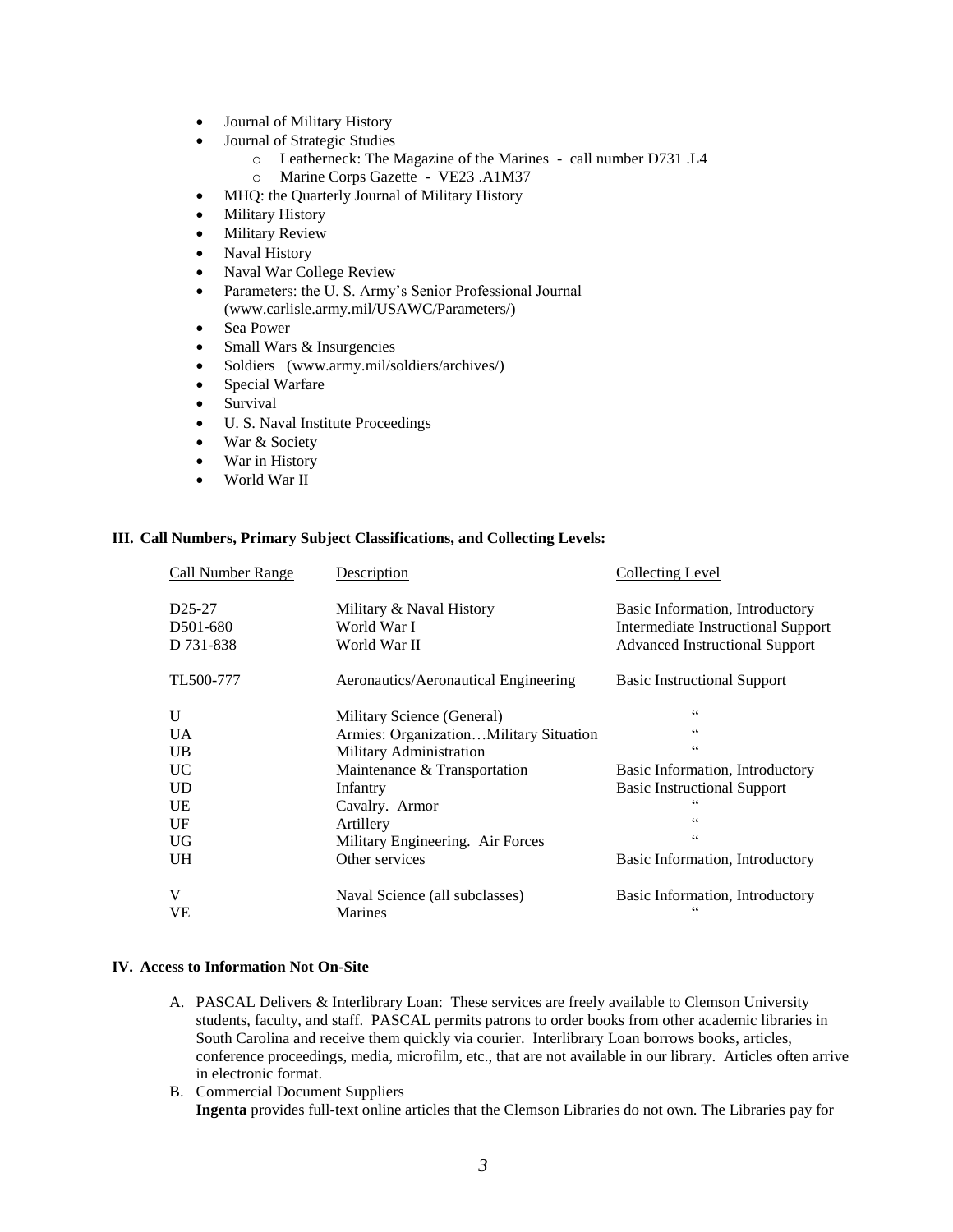this service for students, faculty and staff.

| C.                                                                  | Selected Quality Digital Collections on the World Wide Web: |                       |  |
|---------------------------------------------------------------------|-------------------------------------------------------------|-----------------------|--|
|                                                                     | •U.S. Department of Defense                                 | www.defense.gov       |  |
|                                                                     | •Official Homepage of the United States Army                | www.army.mil          |  |
|                                                                     | •Official Web Site of the U.S. Air Force                    | www.af.mil            |  |
|                                                                     | •Official Website of the United States Navy                 | www.navy.mil          |  |
|                                                                     | •Official U.S. Marine Corps Web Site                        | www.marines.mil       |  |
|                                                                     | •US Army War College                                        | www.carlisle.army.mil |  |
|                                                                     | •U.S. Army Heritage Collections Online                      | www.ahco.army.mil     |  |
|                                                                     | •Military History Encyclopedia on the Web                   | www.historyofwar.org  |  |
|                                                                     | •Encyclopedia Smithsonian: Military History                 |                       |  |
| www.si.edu/encyclopedia_si/History_and_Culture/Military_History.htm |                                                             |                       |  |

## **V. Selection Tools**

- A. Faculty requests and recommendations
- B. Yankee Book Peddler's quarterly "Core" collections lists; *Choice* annual "Outstanding Academic Titles" list
- C. Reviewing Sources *New York Times* "Notable Books"; the *Chronicle of Higher Education;* librarians' lists as published in *American Libraries*, *Library Journal*, etc. Lists of literary/journalism prizes.
- D. Publishers' Information

Catalogs and web sites of major publishers; Academic presses and selected trade publishers. Includes books and lists viewed at conferences. Other online sources for publisher information: Amazon.com, BarnesandNoble.com, Alibris.com, etc.

- E. Weeding (Discarding)/Storage Guidelines
	- Weed all bound volumes of cancelled or ceased journals where we have holdings of fewer than 5 years or if holdings are duplicated in JSTOR
	- Some long runs of journals (for example, law reviews) may be stored if duplicated in HeinOnline or Project Muse
	- Books that are damaged, brittle or worn beyond repair will be discarded; replacements will be sought for high-use items.
	- Duplicates: if a trade or popular publication, weed second copy if item has not circulated within the past 5 years; if from an academic press, store second copy unless items have circulated frequently within the past 2 years. If more than two copies of a book, weed additional copies unless circulation is high.
	- For books more than 20 years old by publication date, store or weed unless recently circulated
	- If rare materials are discovered, they will be moved to Special Collections (or stored, depending upon space concerns).

## **VI. Evaluation Tools**

- A. Faculty Teaching and Research Interests:
	- Consult department faculty web pages[: http://www.clemson.edu/cbbs/departments/air-rotc/about](http://www.clemson.edu/cbbs/departments/air-rotc/about-us/cadre.html)[us/cadre.html](http://www.clemson.edu/cbbs/departments/air-rotc/about-us/cadre.html) and <http://business.clemson.edu/Armyrotc/cadre.htm>
	- **Each year, review Undergraduate Announcements**
	- Note course additions/deletions from curriculum committee reports
	- Each semester, check Schedule of Classes to see current course offerings